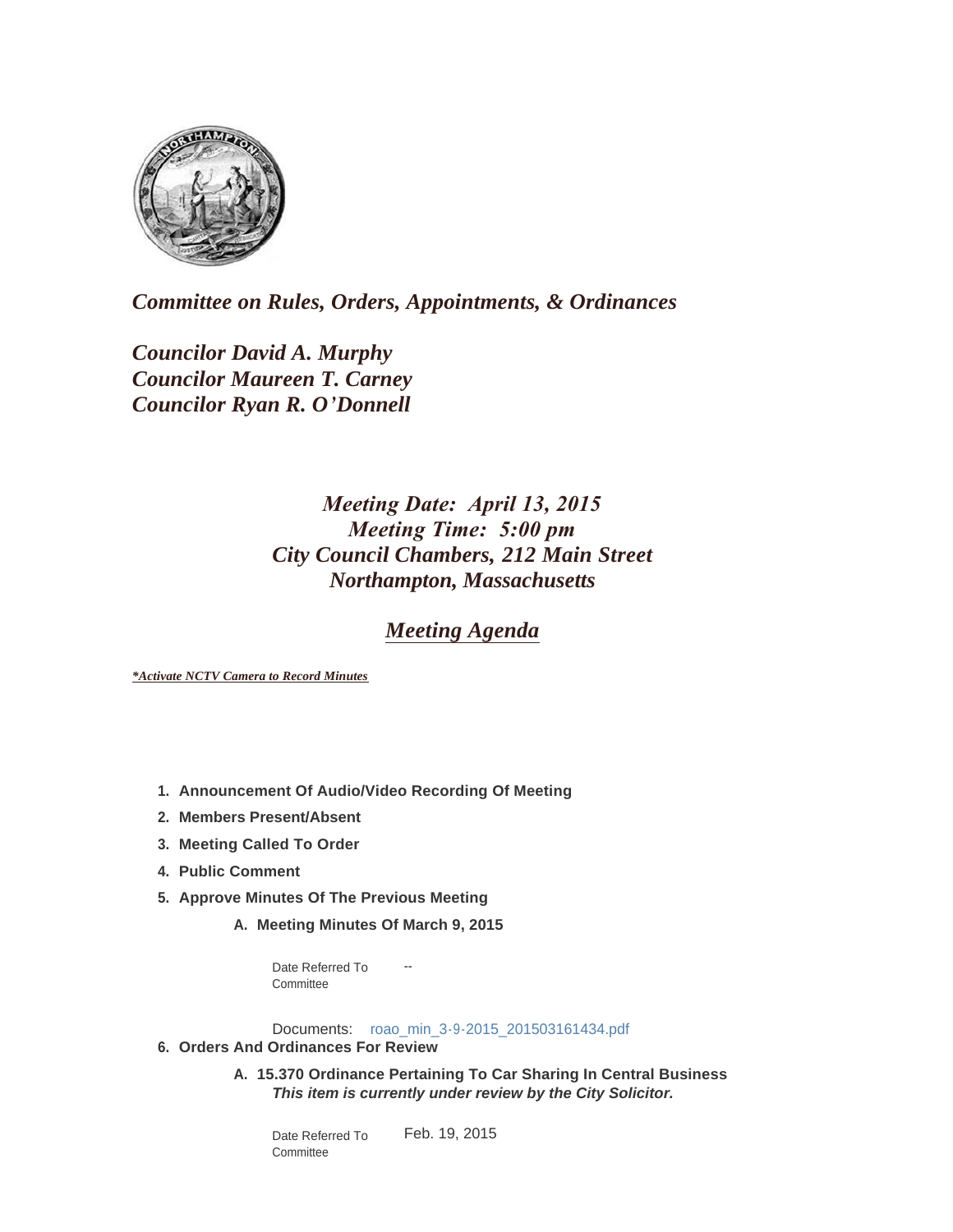Documents: [15.370\\_cars-central\\_business.pdf](http://www.northamptonma.gov/AgendaCenter/ViewFile/Item/823?fileID=29418)

**15.373 Ordinance Pertaining To Campaign Spending Limits B.**

March 5, 2015 Date Referred To **Committee** 

Documents: [15.373\\_campaign\\_limits\\_201502251452.pdf](http://www.northamptonma.gov/AgendaCenter/ViewFile/Item/825?fileID=29420)

**15.382 Order To Accept Provisions Of MGL Chapter 149, Section 148C C. Regarding Earned Sick Time**

Documents: [15.382\\_earned\\_sick\\_time.pdf,](http://www.northamptonma.gov/AgendaCenter/ViewFile/Item/836?fileID=29855) [additional item information.pdf](http://www.northamptonma.gov/AgendaCenter/ViewFile/Item/836?fileID=29856)

**14.229 & 14.245 Solid Waste Reduction Ordinances - Plastic Bag & Non-D. Criminal Penaltes / Enforcing Officers**

The Public Works Committee of the City Council met on 4/9/2015 and recommended the following:

- 1. Add Youth Commission as sponsor
- 2. Change mil thickness of bags from 1.5 to 3.0

These amendments are reflected in the attached versions of the Ordinances marked "Final"

Sept. 18, 2014 Date Referred To **Committee** 

Documents: [14.229\\_original\\_solid waste.pdf](http://www.northamptonma.gov/AgendaCenter/ViewFile/Item/826?fileID=29421), [14.245\\_final.pdf](http://www.northamptonma.gov/AgendaCenter/ViewFile/Item/826?fileID=31826), [14.229\\_final.pdf](http://www.northamptonma.gov/AgendaCenter/ViewFile/Item/826?fileID=31827), [plasticbagfeedback.pdf](http://www.northamptonma.gov/AgendaCenter/ViewFile/Item/826?fileID=31828)

#### **Appointments For Committee Approval 7.**

#### A. Appointments

### **15.378 Appointments to Committees**

Public Shade Tree Commission

- Marilyn Castriotta, 79 West Street term March 2015 June 2016.
- Todd Ford, 78 Fern Street term March 2015 June 2016.
- Jay Girard, 158 Ryan Road term March 2015 June 2017.
- Lilly Lombard, 39 Munroe Street term March 2015 June 2017.
- Robert Postel, 44 Washington Avenue term March 2015 June 2018.
- Andrew Smith, 10 Myrtle Street term March 2015 June 2018
- Jennifer Werner, 16 Winthrop Street term March 2015 June 2018.

Northampton Housing Authority

Jeffrey Jones, 76 Woods Road - term March 2015 - June 2018 (Reappointment).

#### Board of Health

- Donna Salloom 83 Pomeroy Terrace - term March 2015 - June 2018 (Reappointment)

Date Referred To March 5, 2015 **Committee** 

Documents: [15.378\\_donna\\_salloom.pdf,](http://www.northamptonma.gov/AgendaCenter/ViewFile/Item/786?fileID=28793) [15.378\\_andrew\\_smith.pdf,](http://www.northamptonma.gov/AgendaCenter/ViewFile/Item/786?fileID=28794) [15.378\\_jen\\_werner.pdf](http://www.northamptonma.gov/AgendaCenter/ViewFile/Item/786?fileID=28795)[,](http://www.northamptonma.gov/AgendaCenter/ViewFile/Item/786?fileID=28797) [15.378\\_marilyn\\_castriotta.pdf](http://www.northamptonma.gov/AgendaCenter/ViewFile/Item/786?fileID=28796), [15.378\\_lilly\\_lombard.](http://www.northamptonma.gov/AgendaCenter/ViewFile/Item/786?fileID=28800)pdf, [15.378\\_robert\\_postel.pdf,](http://www.northamptonma.gov/AgendaCenter/ViewFile/Item/786?fileID=28798) [15.378\\_jay\\_girard.pdf](http://www.northamptonma.gov/AgendaCenter/ViewFile/Item/786?fileID=28799),